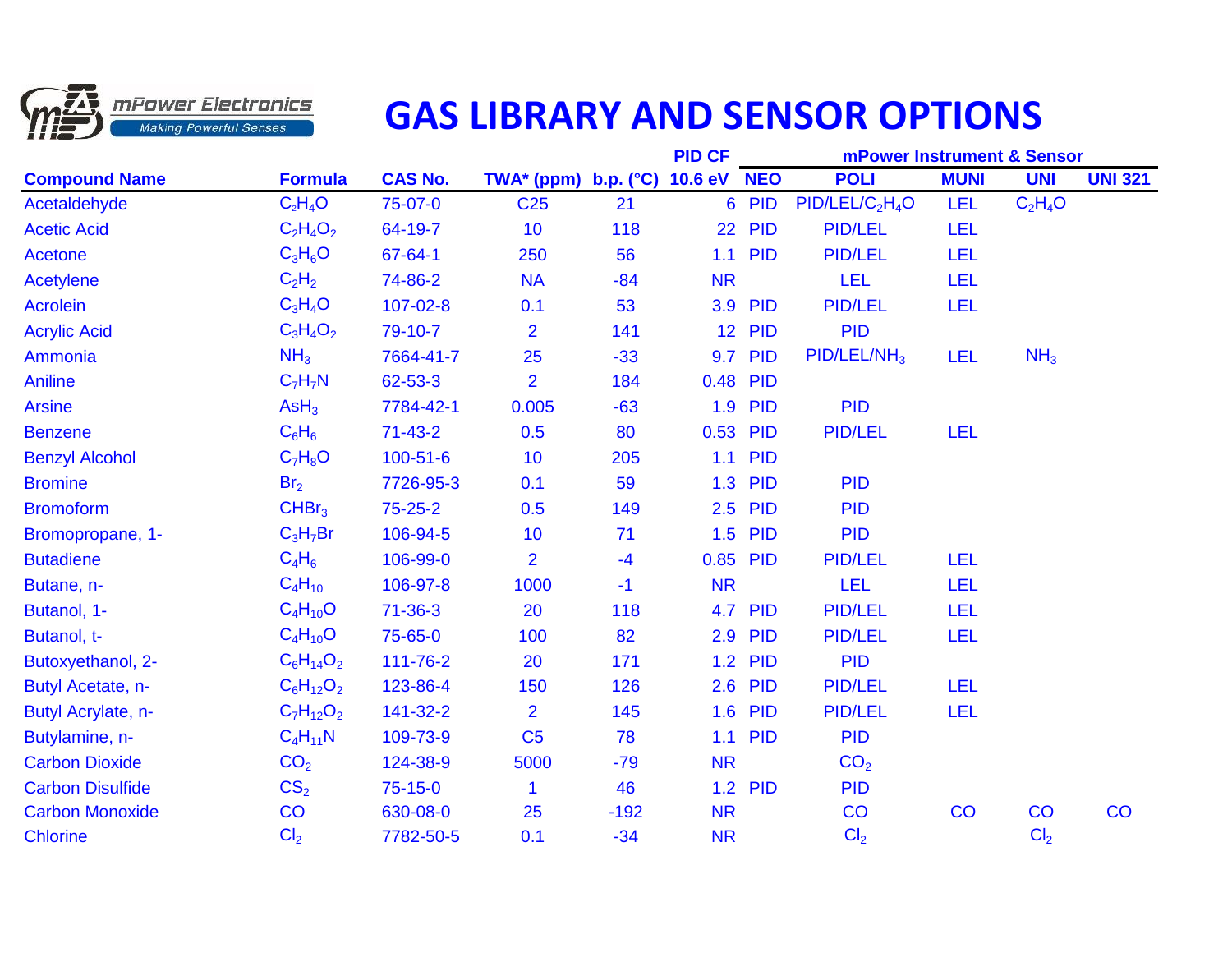| <b>Chlorine Dioxide</b>        | CIO <sub>2</sub>               | 10049-04-4     | CO.1              | 10      | <b>NR</b>       |                | ClO <sub>2</sub>       |            | ClO <sub>2</sub>   |
|--------------------------------|--------------------------------|----------------|-------------------|---------|-----------------|----------------|------------------------|------------|--------------------|
| Chlorobenzene                  | $C_6H_5Cl$                     | 108-90-7       | 10                | 131     | 0.4             | PID            | <b>PID</b>             |            |                    |
| Cresol, m-                     | $C_7H_8O$                      | 108-39-4       | 5                 | 202     | 0.5             | <b>PID</b>     |                        |            |                    |
| <b>Cumene</b>                  | $C_9H_{12}$                    | 98-82-8        | 50                | 152     | 0.54            | <b>PID</b>     | <b>PID</b>             |            |                    |
| Cyclohexane                    | $C_6H_{12}$                    | 110-82-7       | 100               | 81      |                 | 1.4 PID        | <b>PID/LEL</b>         | <b>LEL</b> |                    |
| Cyclohexanone                  | $C_6H_{10}O$                   | 108-94-1       | 20                | 156     | 0.9             | <b>PID</b>     | <b>PID/LEL</b>         |            |                    |
| <b>Decane</b>                  | $C_{10}H_{22}$                 | 124-18-5       | <b>NA</b>         | 174     |                 | 1.4 PID        | <b>PID</b>             |            |                    |
| Dibromo-3-chloropropane, 1, 2- | $C_3H_5Br_2Cl$                 | $96 - 12 - 8$  | 0.001             | 198     |                 | <b>1.7 PID</b> |                        |            |                    |
| Dibromoethane, 1, 2-           | $C_2H_4Br_2$                   | 106-93-4       | 0.045             | 131     | 1.7             | <b>PID</b>     | <b>PID</b>             |            |                    |
| Dichlorobenzene, o-            | $C_6H_4Cl_2$                   | $95 - 50 - 1$  | 25                | 180     | 0.47 PID        |                |                        |            |                    |
| Dichloroethene, 1, 1-          | $C_2H_2Cl_2$                   | 75-35-4        | 5                 | 32      | 0.82 PID        |                | <b>PID</b>             |            |                    |
| Dichloroethene, t-1, 2-        | $C_2H_2Cl_2$                   | 156-60-5       | 200               | 49      | 0.45 PID        |                | <b>PID</b>             |            |                    |
| Dicyclopentadiene              | $C_{10}H_{12}$                 | $77 - 73 - 6$  | 5                 | 170     | 0.48            | <b>PID</b>     | <b>PID</b>             |            |                    |
| Diesel Fuel #2                 | ------                         | 68334-30-5     | 14                | 200-350 | 0.7             | <b>PID</b>     |                        |            |                    |
| Dimethylformamide, N, N-       | $C_3H_7NO$                     | 68-12-2        | 5                 | 153     |                 | 0.7 PID        | <b>PID</b>             |            |                    |
| Dimethylhydrazine, 1, 1-       | $C_2H_8N_2$                    | $57 - 14 - 7$  | 0.01              | 63      | 0.78            | <b>PID</b>     |                        |            |                    |
| Epichlorohydrin                | $C_3H_5ClO$                    | 106-89-8       | 0.5               | 118     |                 | 8.5 PID        | <b>PID/LEL</b>         | <b>LEL</b> |                    |
| <b>Ethane</b>                  | $C_2H_6$                       | 74-84-0        | 1000              | $-89$   | <b>NR</b>       |                | <b>LEL</b>             | <b>LEL</b> |                    |
| <b>Ethanol</b>                 | $C_2H_6O$                      | 64-17-5        | 1000              | 78      | 10 <sup>°</sup> | <b>PID</b>     | <b>PID/ETO/LEL</b>     | <b>LEL</b> | <b>ETO</b>         |
| Ethylene (Ethene)              | $C_2H_4$                       | $74 - 85 - 1$  | 200               | $-128$  | 9               | <b>PID</b>     | <b>PID/LEL</b>         | <b>LEL</b> |                    |
| <b>Ethyl Acetate</b>           | $C_4H_8O_2$                    | 141-78-6       | 400               | 77      | 4.3             | <b>PID</b>     | <b>PID/LEL</b>         | <b>LEL</b> |                    |
| <b>Ethyl Acrylate</b>          | $C_5H_8O_2$                    | 140-88-5       | 5                 | 99      |                 | 2.4 PID        | <b>PID/LEL</b>         | LEL        |                    |
| <b>Ethyl Ether</b>             | $C_4H_{10}O$                   | 60-29-7        | 400               | 35      | 1.1             | <b>PID</b>     | <b>PID/LEL</b>         | <b>LEL</b> |                    |
| <b>Ethyl Mercaptan</b>         | $C_2H_6S$                      | 75-08-1        | 0.5               | 35      | 0.56 PID        |                | PID/CH <sub>3</sub> SH |            | CH <sub>3</sub> SH |
| Ethylbenzene                   | $C_8H_{10}$                    | $100 - 41 - 4$ | 20                | 136     | 0.52            | <b>PID</b>     | <b>PID</b>             |            |                    |
| <b>Ethylene Glycol</b>         | $C_2H_6O_2$                    | $107 - 21 - 1$ | <b>MAK 10</b>     | 197     |                 | <b>16 PID</b>  |                        |            |                    |
| <b>Ethylene Oxide</b>          | $C_2H_4O$                      | $75 - 21 - 8$  | 1                 | 11      |                 | 13 PID         | <b>PID/LEL/ETO</b>     | <b>LEL</b> | <b>ETO</b>         |
| <b>Formic Acid</b>             | CH <sub>2</sub> O <sub>2</sub> | 64-18-6        | 5                 | 101     | <b>NR</b>       |                |                        |            | <b>ETO</b>         |
| <b>Gasoline</b>                |                                | 8006-61-9      | 300               | 35-200  | 1               | <b>PID</b>     | <b>PID/LEL</b>         | <b>LEL</b> |                    |
| Glutaraldehyde                 | $C_5H_8O_2$                    | 111-30-8       | C <sub>0.05</sub> | 187     |                 | 0.8 PID        | <b>PID</b>             |            |                    |
| Heptane, n-                    | $C_7H_{16}$                    | 142-82-5       | 400               | 98      |                 | 2.8 PID        | <b>PID/LEL</b>         | LEL        |                    |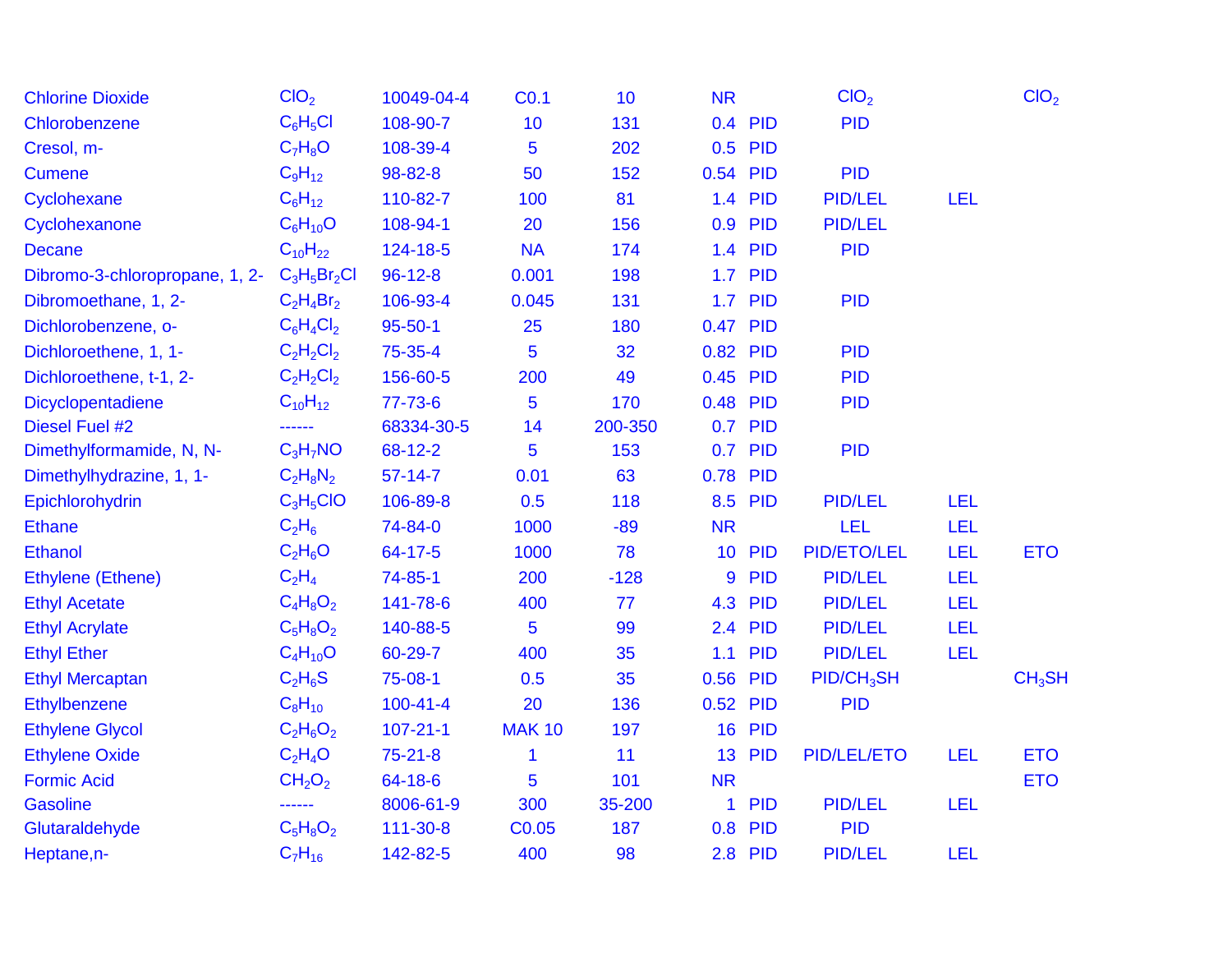| Hexane, n-                    | $C_6H_{14}$        | 110-54-3       | 50                | 68      | 4.3       | <b>PID</b> | <b>PID/LEL</b>       | <b>LEL</b> |                |        |
|-------------------------------|--------------------|----------------|-------------------|---------|-----------|------------|----------------------|------------|----------------|--------|
| Hexanol, 1-                   | $C_6H_{14}O$       | $111 - 27 - 3$ | <b>NA</b>         | 157     | 2.5       | <b>PID</b> | <b>PID/LEL</b>       | <b>LEL</b> |                |        |
| <b>Hydrazine</b>              | $H_4N_2$           | $302 - 01 - 2$ | 0.01              | 114     | 3         | <b>PID</b> |                      |            |                |        |
| Hydrogen                      | H <sub>2</sub>     | 1333-74-0      | <b>Asphyxiant</b> | $-253$  | <b>NR</b> |            | H <sub>2</sub>       | CO         | H <sub>2</sub> |        |
| <b>Hydrogen Chloride</b>      | <b>HCI</b>         | 7647-01-0      | C <sub>2</sub>    | $-85$   | <b>NR</b> |            | <b>HCI</b>           |            | <b>HCI</b>     |        |
| <b>Hydrogen Cyanide</b>       | <b>HCN</b>         | 74-90-8        | C4.7              | 26      | <b>NR</b> |            | <b>HCN</b>           | <b>HCN</b> | <b>HCN</b>     |        |
| <b>Hydrogen Fluoride</b>      | <b>HF</b>          | 7664-39-3      | 0.5               | 20      | <b>NR</b> |            | <b>HF</b>            |            | <b>HF</b>      |        |
| Hydrogen lodide               | H <sub>II</sub>    | 10034-85-2     | <b>NA</b>         | $-35$   | 0.6       | <b>PID</b> | <b>PID</b>           |            |                |        |
| <b>Hydrogen Sulfide</b>       | H <sub>2</sub> S   | 7783-06-4      | 1                 | $-60$   | 3.3       | <b>PID</b> | PID/H <sub>2</sub> S | $H_2S$     | $H_2S$         | $H_2S$ |
| Iodine                        | I <sub>2</sub>     | 7553-56-2      | 0.01              | 184     | 0.1       | <b>PID</b> | <b>PID</b>           |            |                |        |
| Iodomethane                   | CH <sub>3</sub> I  | 74-88-4        | $\overline{2}$    | 42      | 0.22      | <b>PID</b> | <b>PID</b>           |            |                |        |
| Isobutane                     | $C_4H_{10}$        | 75-28-5        | 1000              | $-12$   | <b>NR</b> |            | <b>LEL</b>           | <b>LEL</b> |                |        |
| Isobutanol                    | $C_4H_{10}O$       | 78-83-1        | 50                | 108     | 3.8       | <b>PID</b> | <b>PID/LEL</b>       | <b>LEL</b> |                |        |
| Isobutylene                   | $C_4H_8$           | $115 - 11 - 7$ | 250               | $-7$    | 1         | <b>PID</b> | <b>PID/LEL</b>       | <b>LEL</b> | <b>ETO</b>     |        |
| <b>Isoprene</b>               | $C_5H_8$           | 78-79-5        | $\overline{2}$    | 34      | 0.63      | <b>PID</b> | <b>PID/LEL</b>       | <b>LEL</b> |                |        |
| Isopropanol                   | $C_3H_8O$          | 67-63-0        | 200               | 83      | 6         | <b>PID</b> | <b>PID/LEL</b>       | <b>LEL</b> |                |        |
| Jet fuel JP-4                 | ------             | ------         | <b>NA</b>         | 70-240  |           | <b>PID</b> | <b>PID</b>           |            |                |        |
| Jet fuel JP-5                 | ------             |                | 29                | 180-270 | 0.6       | <b>PID</b> | <b>PID</b>           |            |                |        |
| Jet fuel JP-8                 | ------             | ------         | 30                | 170-270 | 0.6       | <b>PID</b> | <b>PID</b>           |            |                |        |
| Limonene, D-                  | $C_{10}H_{16}$     | 5989-27-5      | 30                | 176     | 0.33      | <b>PID</b> | <b>PID</b>           |            |                |        |
| <b>Mesitylene</b>             | $C_9H_{12}$        | 108-67-8       | 25                | 165     | 0.35      | <b>PID</b> | <b>PID</b>           |            |                |        |
| <b>Methane</b>                | CH <sub>4</sub>    | 74-82-8        | 1000              | $-162$  | <b>NR</b> |            | <b>LEL</b>           | <b>LEL</b> |                |        |
| <b>Methanol</b>               | CH <sub>4</sub> O  | 67-56-1        | 200               | 65      | <b>NR</b> |            | <b>ETO/LEL</b>       | <b>LEL</b> | <b>ETO</b>     |        |
| Methoxyethoxyethanol, 2-      | $C_7H_{16}O_3$     | $111 - 77 - 3$ | <b>NA</b>         | 194     | 1.2       | <b>PID</b> | <b>PID</b>           |            |                |        |
| <b>Methyl Acetate</b>         | $C_3H_6O_2$        | 79-20-9        | 200               | 57      | 6.6       | <b>PID</b> | <b>PID/LEL</b>       | LEL        |                |        |
| <b>Methyl Bromide</b>         | CH <sub>3</sub> Br | 74-83-9        | 1                 | 4       | 1.7       | <b>PID</b> | <b>PID</b>           |            |                |        |
| <b>Methyl Ether</b>           | $C_2H_6O$          | 115-10-6       | 1000              | $-24$   | 3.1       | <b>PID</b> | <b>PID/LEL</b>       | <b>LEL</b> |                |        |
| <b>Methyl Ethyl Ketone</b>    | $C_4H_8O$          | 78-93-3        | 200               | 80      | 0.86      | <b>PID</b> | <b>PID/LEL</b>       | LEL        |                |        |
| <b>Methyl Isobutyl Ketone</b> | $C_6H_{12}O$       | $108 - 10 - 1$ | 20                | 117     | 0.8       | <b>PID</b> | <b>PID/LEL</b>       | <b>LEL</b> |                |        |
| <b>Methyl Isocyanate</b>      | $C_2H_3NO$         | 624-83-9       | 0.02              | 40      | 4.6       | <b>PID</b> | <b>PID/LEL</b>       | <b>LEL</b> |                |        |
| Methyl Isothiocyanate         | $C_2H_3NS$         | $551 - 61 - 6$ | <b>IDLH3</b>      | 119     | 0.45      | <b>PID</b> | <b>PID</b>           |            |                |        |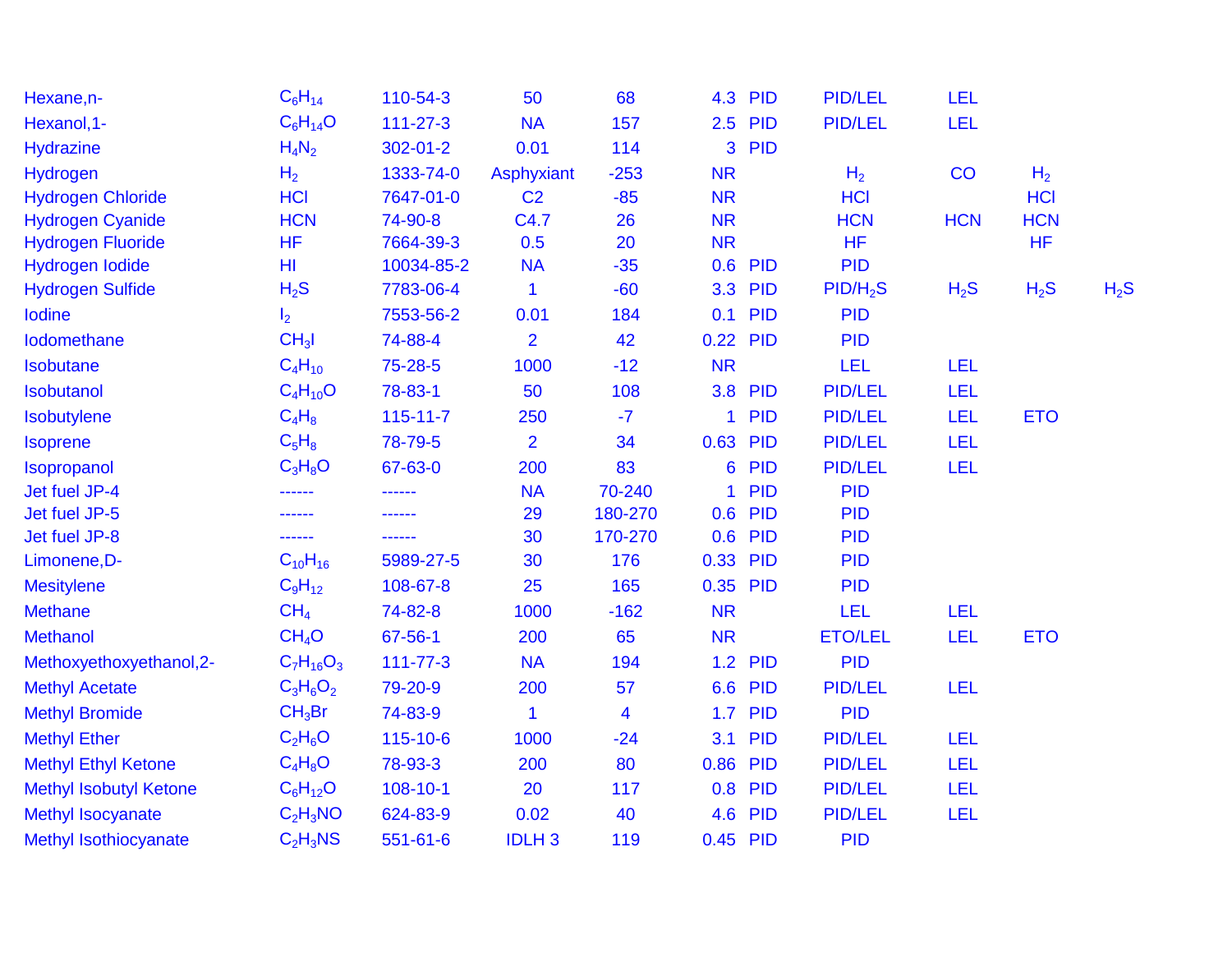| <b>Methyl Mercaptan</b>          | CH <sub>3</sub> SH                  | 74-93-1               | 0.5              | 6       | 0.54 PID     |                | $PID/CH_3SH$    |                 | CH <sub>3</sub> SH |
|----------------------------------|-------------------------------------|-----------------------|------------------|---------|--------------|----------------|-----------------|-----------------|--------------------|
| <b>Methyl Methacrylate</b>       | $C_5H_8O_2$                         | 80-62-6               | 50               | 101     | 1.5          | PID            | <b>PID</b>      |                 |                    |
| <b>Methyl Sulfide</b>            | $C_2H_6S$                           | 75-18-3               | 10               | 37      | 0.44 PID     |                | <b>PID</b>      |                 |                    |
| <b>Methyl t-Butyl Ether</b>      | $C_5H_{12}O$                        | 1634-04-4             | 50               | 55      | 0.91         | <b>PID</b>     | <b>PID/LEL</b>  | <b>LEL</b>      |                    |
| Methyl-2-Pyrrolidinone, N-       | $C_5H_9NO$                          | 872-50-4              | 10               | 202     |              | 0.8 PID        | <b>PID</b>      |                 |                    |
| Methylhydrazine                  | $C_2H_6N_2$                         | 60-34-4               | 0.01             | 87      |              | <b>1.2 PID</b> | <b>PID</b>      |                 |                    |
| <b>Mineral spirits</b>           | ------                              | 8020-83-5             | 100              | 130-200 | 0.71         | <b>PID</b>     | <b>PID</b>      |                 |                    |
| <b>Naphthalene</b>               | $C_{10}H_8$                         | $91 - 20 - 3$         | 10               | 218     | 0.42 PID     |                | <b>PID</b>      |                 |                    |
| <b>Nitric Oxide</b>              | <b>NO</b>                           | 10102-43-9            | 25               | $-152$  |              | <b>5.2 PID</b> | PID/NO          |                 | <b>NO</b>          |
| <b>Nitrogen Dioxide</b>          | NO <sub>2</sub>                     | 10102-44-0            | 0.2              | 21      | 16           | <b>PID</b>     | NO <sub>2</sub> |                 | NO <sub>2</sub>    |
| Octane, n-                       | $C_8H_{18}$                         | 111-65-9              | 300              | 125     |              | <b>1.8 PID</b> | <b>PID/LEL</b>  | <b>LEL</b>      |                    |
| Oxygen                           | O <sub>2</sub>                      | 7782-44-7             | <b>NA</b>        | $-186$  | <b>NR</b>    |                | O <sub>2</sub>  | O <sub>2</sub>  | O <sub>2</sub>     |
| Ozone                            | O <sub>3</sub>                      | 10028-15-6            | 0.05             | $-112$  | <b>NR</b>    |                |                 |                 | O <sub>3</sub>     |
| <b>Pentane</b>                   | $C_5H_{12}$                         | 109-66-0              | 1000             | 36      |              | 8.4 PID        | <b>PID/LEL</b>  | <b>LEL</b>      |                    |
| Perchloroethene                  | $C_2Cl_4$                           | 127-18-4              | 25               | 121     | 0.57 PID     |                | <b>PID</b>      |                 |                    |
| <b>PGMEA</b>                     | $C_6H_{12}O_3$                      | 108-65-6              | 50               | 146     | $\mathbf{1}$ | <b>PID</b>     | <b>PID</b>      |                 |                    |
| Phenol                           | $C_6H_6O$                           | 108-95-2              | 5                | 182     | 1            | <b>PID</b>     | <b>PID</b>      |                 |                    |
| <b>Phosphine</b>                 | $PH_3$                              | 7803-51-2             | 0.05             | $-88$   |              | 3.9 PID        | $PID/PH_3/LEL$  | <b>LEL</b>      | PH <sub>3</sub>    |
| Pinene,b-                        | $C_{10}H_{16}$                      | 18172-67-3            | 20               | 166     | 0.37         | <b>PID</b>     | <b>PID</b>      |                 |                    |
| Piperylene, Isomer Mix           | $C_5H_8$                            | 504-60-9              | <b>NA</b>        | 43      | 0.69 PID     |                | <b>PID</b>      |                 |                    |
| Propane                          | $C_3H_8$                            | 74-98-6               | 1000             | $-42$   | <b>NR</b>    |                | <b>LEL</b>      | <b>LEL</b>      |                    |
| Propene                          | $C_3H_6$                            | 115-07-1              | 500              | $-48$   | 1.4          | <b>PID</b>     | <b>PID/LEL</b>  | <b>LEL</b>      |                    |
| <b>Propylene Oxide</b>           | $C_3H_6O$                           | 16088-62-3            | $\overline{2}$   | 34      |              | 6.6 PID        | <b>PID/LEL</b>  | <b>LEL</b>      |                    |
| <b>Pyridine</b>                  | $C_5H_5N$                           | 110-86-1              | $\mathbf 1$      | 115     | 0.68         | <b>PID</b>     | <b>PID</b>      |                 |                    |
| <b>Styrene</b>                   | $C_8H_8$                            | 100-42-5              | 20               | 145     |              | 0.4 PID        | <b>PID</b>      |                 |                    |
| <b>Sulfur Dioxide</b>            | SO <sub>2</sub>                     | 7446-09-5             | <b>STEL 0.25</b> | $-10$   | <b>NR</b>    |                | SO <sub>2</sub> | SO <sub>2</sub> | SO <sub>2</sub>    |
| Tetrahydrofuran                  | $C_4H_8O$                           | 109-99-9              | 50               | 66      |              | <b>1.7 PID</b> | <b>PID/LEL</b>  | <b>LEL</b>      |                    |
| <b>Tetramethyl Orthosilicate</b> | $C_4H_{12}O_4Si$                    | 681-84-5              | $\mathbf 1$      | 121     |              | <b>1.9 PID</b> |                 |                 |                    |
| <b>Therminol VP-1</b>            | $C_{12}H_{10}O$ &<br>$C_{12}H_{10}$ | 101-84-8 &<br>92-52-4 | $\mathbf{1}$     | 257     |              | 0.4 PID        |                 |                 |                    |
| <b>Toluene</b>                   | $C_7H_8$                            | 108-88-3              | 20               | 111     |              | 0.5 PID        | <b>PID/LEL</b>  | <b>LEL</b>      |                    |